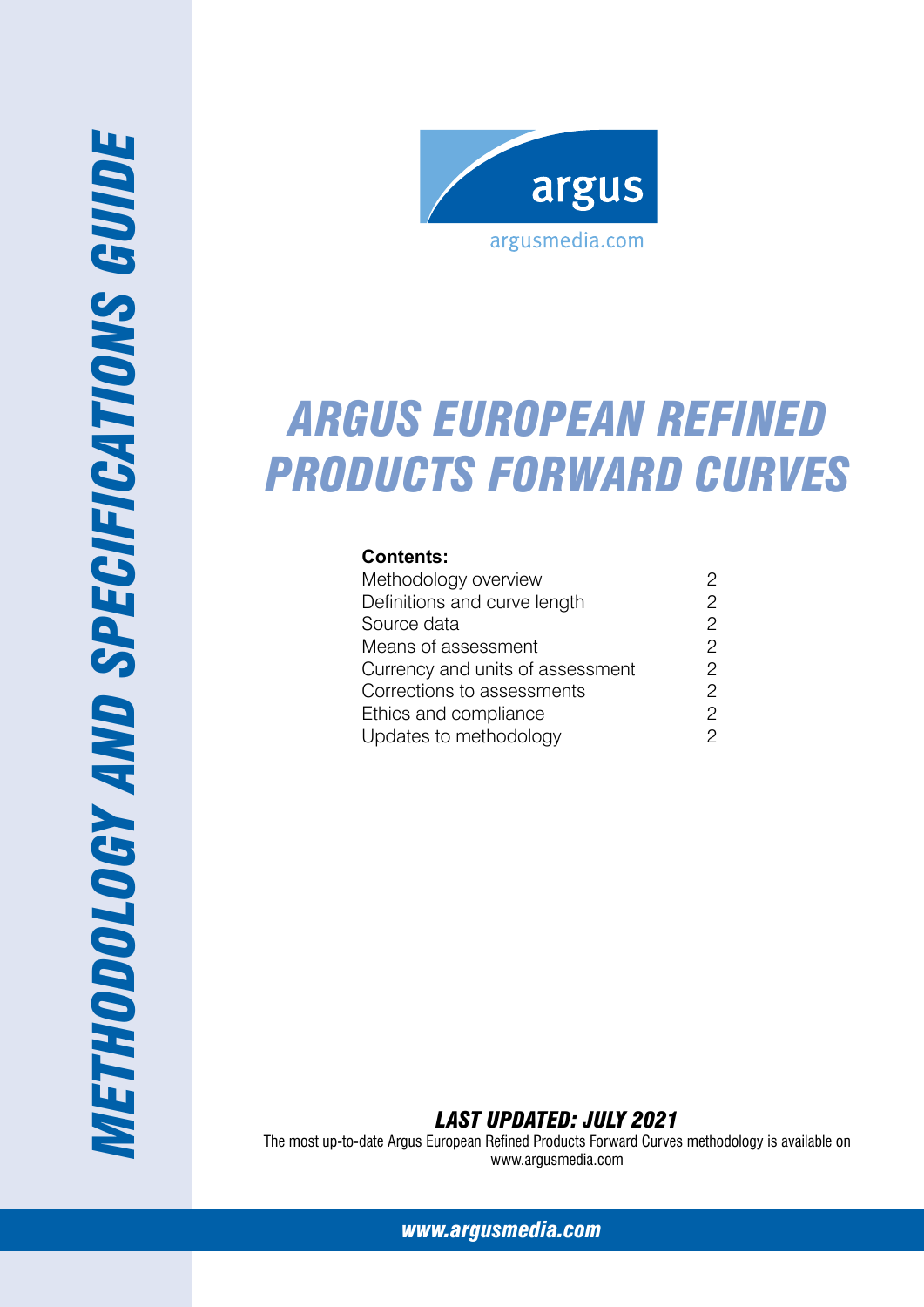## <span id="page-1-0"></span>**Methodology overview**

Argus European Refined Products Forward Curves deliver daily assessments of forward refined products prices across Europe.

Argus forward curves provide an independent view of forward prices, informed by a variety of data sources for both liquid and illiquid markets.

Argus forward curves are not intended to be "predictive" and do not represent a forecast of what refined products will be worth in future physical prompt markets.

Prices are expressed as outright values and as differentials to the Ice Low Sulphur Gasoil Futures Contract.

## **Definitions and curve length**

Argus assesses forward physical prices at some locations and forward financial prices (swaps) at others.

Forward physical prices reflect the market value of a standard volume of a refined product delivered ratably over the corresponding month. For more information on Argus' editorial processes, policies and procedures, as well as detailed specifications on the physical indexes underlying the forward contracts, see the [Argus European](http://www.argusmedia.com/~/media/Files/PDFs/Meth/argus_european_products.pdf?la=en)  [Products methodology.](http://www.argusmedia.com/~/media/Files/PDFs/Meth/argus_european_products.pdf?la=en)

Forward financial prices reflect the market value of a named swap settling during the named month. Swaps settle against the average of values of the underlying benchmark published during the named period. Each assessment that settles the swap will reflect the value of refined product delivering weeks after the named period.

The forward term reported is a rolling 36 months and includes prices for the quarters, calendars and balance of the year blocks.

## **Source data**

Argus uses transactions, bids and offers, locational spreads and time spreads to derive forward prices. Market information is gathered from numerous sources, including brokers, traders, and midand back offices of energy companies.

Information that Argus cannot validate may be excluded from the assessment process. Transactions, bids and offers that occur after the settlement time for the respective basis instrument are not normally considered for that day's assessments.

#### **Means of assessment**

Argus assesses liquid markets at a midpoint of the best bid and best offer at the Ice gasoil settle, as reported by market participants. Argus assesses an illiquid market on the basis of:

- the prompt physical price of that product
- the market structure observed in liquid product curves
- the illiquid market's relationship to a more liquid market

If, on a given day, Argus publishes *Argus European Refined Products Forward Curves* but not *Argus European Products*, differentials published in *Argus European Refined Product Forward Curves* will be unchanged compared to the last business day.

## **Currency and units of assessment**

All assessments are made in US dollars per metric tonne.

#### **Corrections to assessments**

Argus will on occasion publish corrections to price assessments after the publication date. We will correct errors that arise from clerical mistakes, calculation errors, or a misapplication of our stated methodology. Argus will not retroactively assess markets based on new information learned after the assessments are published. We make our best effort to assess markets based on the information we gather during the trading day assessed.

## **Ethics and compliance**

Argus operates according to the best practices in the publishing field, and maintains thorough compliance procedures throughout the firm. We want to be seen as a preferred provider by our subscribers, who are held to equally high standards, while at the same time maintaining our editorial integrity and independence. Argus has a strict ethics policy that applies to all staff. The policy can be found on our website at [www.argusmedia.com.](www.argusmedia.com)

Included in this policy are restrictions against staff trading in any energy commodity or energy related stocks, and guidelines for accepting gifts. Argus also has strict policies regarding central archiving of email and instant messenger communication, maintenance and archiving of notes, and archiving of spreadsheets and deal lists used in the price assessment process. Argus publishes prices that report and reflect prevailing levels for open-market arm's length transactions (please see the Argus Global Compliance Policy for a detailed definition of arms length).

## **Updates to methodology**

Argus methodologies are constantly updated and revised. The latest available methodology (which may supersede the one you are reading) is available at www.argusmedia.com.